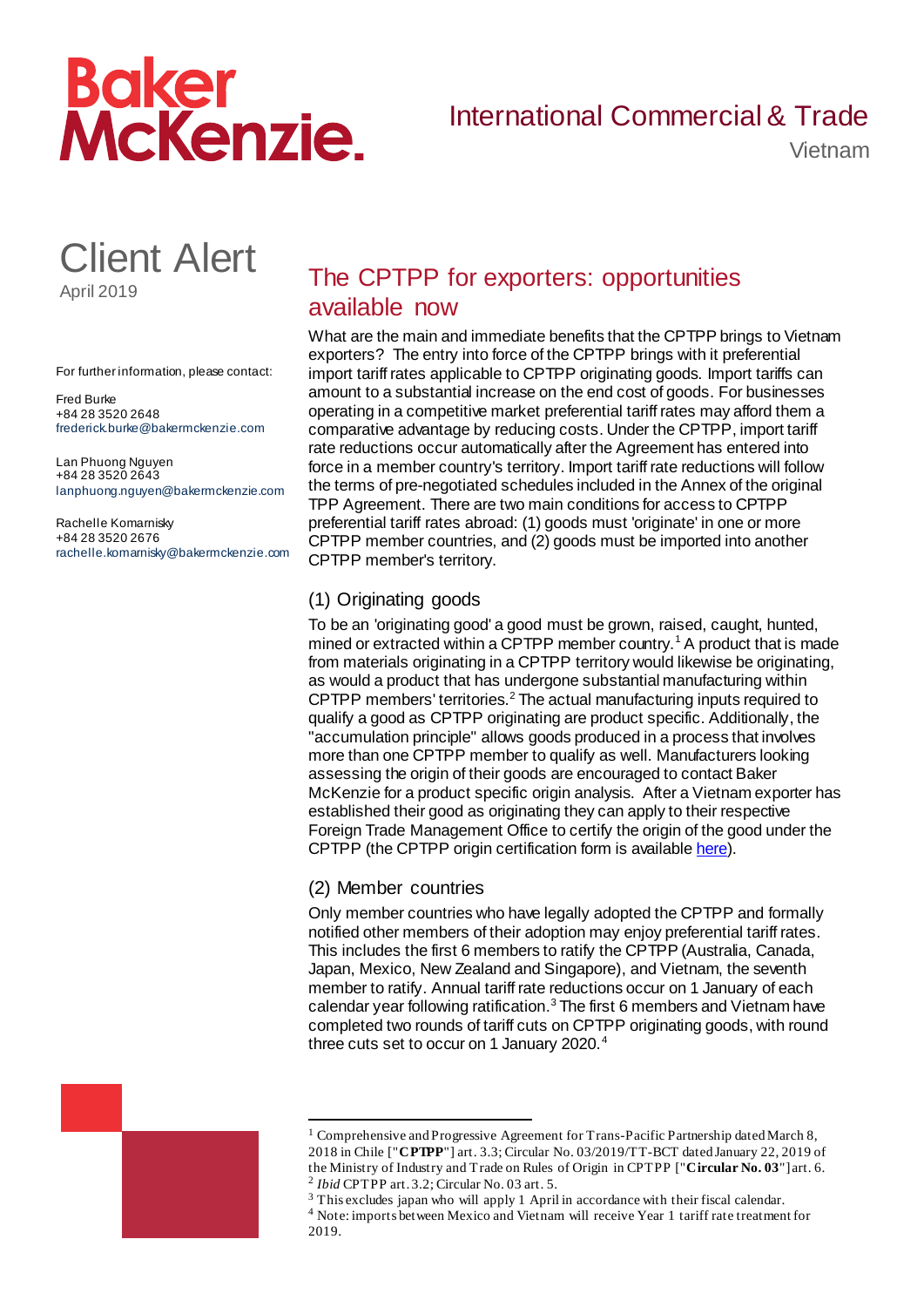Importantly, not all signatories have ratified the CPTPP, Brunei, Chile, Malaysia and Peru have yet to complete legal procedures to bring the Agreement into effect. Additional market opportunities will be realized as the remaining 4 CPTPP signatories ratify the Agreement.

#### Exporter gains

Since 14 January 2019, Vietnam originating goods exported to other CPTPP members have been eligible for preferential tariff rates in the 6 other CPTPP ratified countries.<sup>5</sup> Similar to Vietnam's tariff rate schedule discussed above, each of the other CPTPP member countries have their own respective tariff rate elimination schedule. Many import tariffs are immediately eliminated under the CPTPP. The below table summarizes each member country's time frame for tariff elimination, the current year of tariff rate treatment and summary of goods which have a multi-year tariff phase out schedule, rather than outright tariff elimination.

| Country                      | Time frame<br>for tariff<br>elimination | 2019<br>tariff rate<br>vear           | Goods with a multi-year tariff phase out<br>schedule<br>(note: most tariffs are immediately eliminated)                                                                                                                                                                                                                                     |
|------------------------------|-----------------------------------------|---------------------------------------|---------------------------------------------------------------------------------------------------------------------------------------------------------------------------------------------------------------------------------------------------------------------------------------------------------------------------------------------|
| <b>Australia</b>             | Maximum 4<br>Years (2021)               | Year 2                                | Polymers, tires, floor coverings, pipes, steel, woven<br>fabrics, textiles, footwear, and used cars.                                                                                                                                                                                                                                        |
| Canada                       | Maximum<br>12 Years<br>(2029)           | Year <sub>2</sub>                     | Livestock, agricultural goods, prepared meals, sugars,<br>baked goods, dairy, tobacco, textiles, footwear, and<br>vehicles.                                                                                                                                                                                                                 |
| Japan                        | Maximum<br>21 Years<br>(2038)           | Year <sub>2</sub>                     | Livestock, meats and seafood, nuts, grains, seeds,<br>fruits, coffee, oils, prepared foods and beverages,<br>alcohol and tobacco, motor oil, leathers, wood<br>products, silk and lace, footwear and metals.                                                                                                                                |
| <b>Mexico</b>                | Maximum<br>16 Years<br>(2033)           | Year 2<br>(Year 1<br>with<br>Vietnam) | Agricultural products, coffee, animal fats, sweeteners,<br>dairy products, wines, textiles, some household goods,<br>tools and motorcycles.                                                                                                                                                                                                 |
| <b>New</b><br><b>Zealand</b> | Maximum<br>7 Years<br>(2024)            | Year 2                                | Textiles and clothing, polymers, wood products and<br>wire.                                                                                                                                                                                                                                                                                 |
| Singapore                    | Maximum<br>1 Year<br>(2018)             | Tariffs<br>eliminated                 | None                                                                                                                                                                                                                                                                                                                                        |
| Vietnam                      | Maximum<br>21 Years<br>(2038)           | Year 2<br>(Year 1<br>with<br>Mexico)  | Meats and seafood, dairy, eggs, vegetables, nuts,<br>fruits, tea, coffee, spices, grains, oils, prepared foods,<br>beverages, alcohol and tobacco, petroleum, toiletries,<br>construction materials, rubber, textiles, stationary,<br>housewares, furniture, precious metals, bicycles,<br>appliances, machinery, vehicles and motorcycles. |
| Brunei                       | Maximum<br>11 Years<br>$(20-)$          | ÷,                                    | Coffee, tea, petroleum, alcohol, toiletries, film, tires,<br>prayer rugs, tiles, footwear, glass, engines, pumps,<br>and parts, machinery, electronics, blubs, vehicle<br>parts, motor cycle parts and medical equipment.                                                                                                                   |
| <b>Chile</b>                 | Maximum<br>8 Years<br>$(20-)$           | ÷                                     | Livestock, meats, dairy, eggs, grains, prepared<br>meats, sugar and spices, prepared foods, cement,<br>textiles, apparel, footwear, metals, appliances and<br>electronics.                                                                                                                                                                  |
| <b>Malaysia</b>              | Maximum 16<br>Years<br>$(20-)$          | $\overline{\phantom{a}}$              | Livestock, meat, eggs, fruits, grains, alcohol, tobacco,<br>cement, chemicals, polymers, rubber, wood, paper,<br>stone, glass, metals, housewares, engines,<br>appliances, machinery, bulbs and electronics,<br>vehicles, motorcycles, and stationary.                                                                                      |
| Peru                         | Maximum<br>16 Years<br>$(20-)$          | $\overline{a}$                        | Meats, dairy, vegetables, fruits, grains, oils, sugar,<br>salt, prepared foods, alcohol, chemicals, construction<br>inputs, wood articles and paper, textiles, apparel,<br>footwear, safety glass, metal, appliances,<br>motorcycles, furniture and stationary.                                                                             |

<sup>1</sup> <sup>5</sup> Resolution No. 72/2018/QH14 Ratification of Comprehensive and Progressive Agreement for Trans-Pacific Partnership (CPTOO) and Relevant Documents, issued by the National Assembly. and *Circular No. 03/2019/TT-BCT dated January 22, 2019 of the Ministry of Industry and Trade on Rules of Origin in CPTPP.*